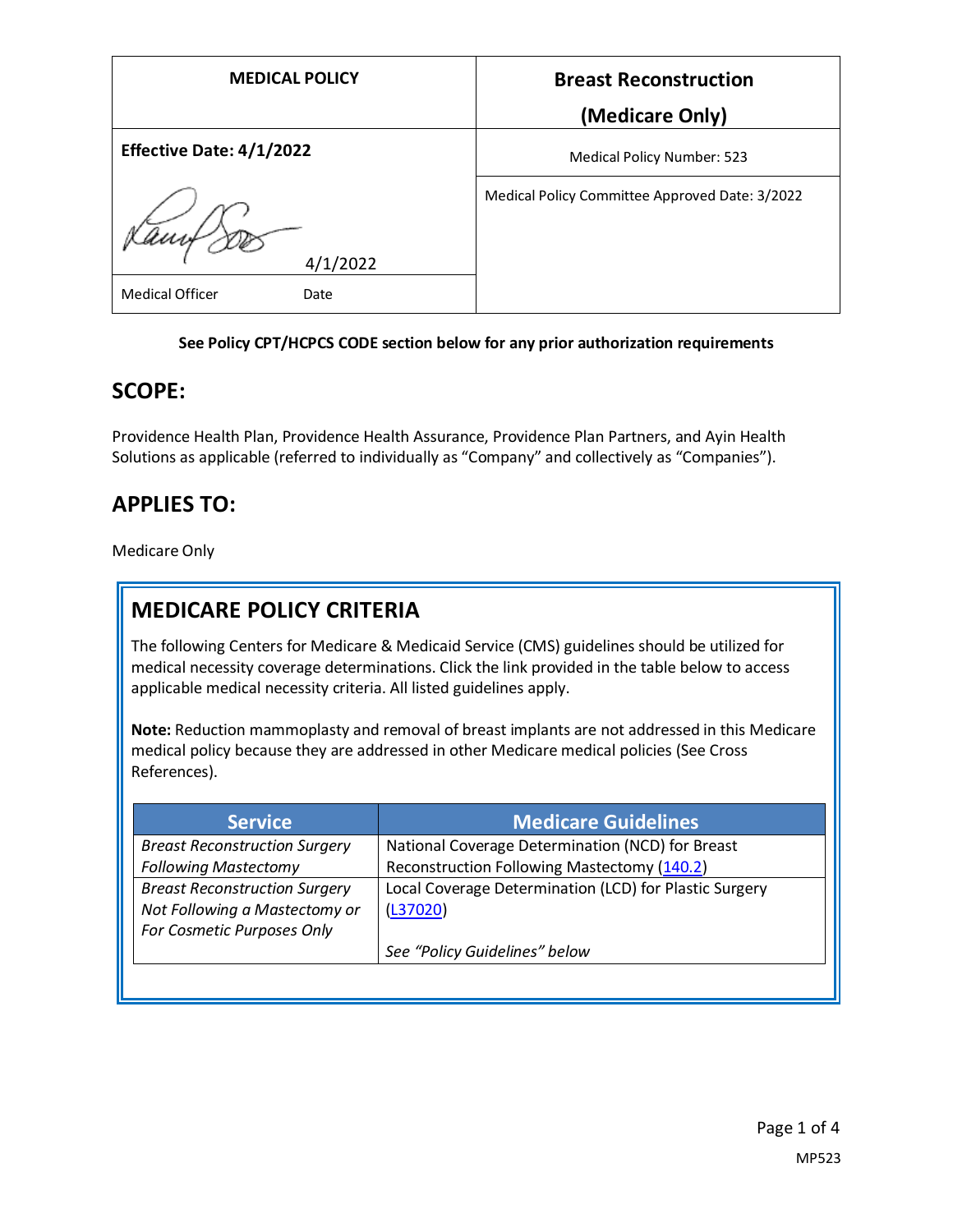**(Medicare Only)**

### **POLICY GUIDELINES**

Medicare excludes coverage for cosmetic surgery or expenses incurred in connection with such surgery.<sup>1</sup> According to the Noridian Healthcare Solutions (Noridian) Local Coverage Determination (LCD) L37020:

"Cosmetic surgery is performed to reshape normal structures of the body in order to improve the patient's appearance and self-esteem.

"Reconstructive surgery is performed on abnormal structures of the body caused by congenital defects, developmental abnormalities, trauma, infection, tumors, or disease."

Therefore, breast surgeries that are **not** related to a prior mastectomy are subject to reconstructive vs. cosmetic criteria found in the LCD noted in the criteria table above and general Medicare cosmetic exclusion guidelines.

### **BILLING GUIDELINES**

See associated local coverage articles (LCAs) for related billing and coding guidance:

• LCA: Billing and Coding: Plastic Surgery (A57222)

## **CPT/HCPCS CODES**

| <b>Medicare Only</b>                |                                                                                                                                                                                                                                               |  |
|-------------------------------------|-----------------------------------------------------------------------------------------------------------------------------------------------------------------------------------------------------------------------------------------------|--|
| <b>Prior Authorization Required</b> |                                                                                                                                                                                                                                               |  |
| 11920                               | Tattooing, intradermal introduction of insoluble opaque pigments to correct color defects<br>of skin, including micropigmentation; 6.0 sq cm or less                                                                                          |  |
| 11921                               | Tattooing, intradermal introduction of insoluble opaque pigments to correct color defects<br>of skin, including micropigmentation; 6.1 to 20.0 sq cm                                                                                          |  |
| 11922                               | Tattooing, intradermal introduction of insoluble opaque pigments to correct color defects<br>of skin, including micropigmentation; each additional 20.0 sq cm, or part thereof (List<br>separately in addition to code for primary procedure) |  |
| 19316                               | Mastopexy                                                                                                                                                                                                                                     |  |
| 19318                               | <b>Breast reduction</b>                                                                                                                                                                                                                       |  |
| 19325                               | Breast augmentation with implant                                                                                                                                                                                                              |  |
| 19328                               | Removal of intact implant                                                                                                                                                                                                                     |  |
| 19330                               | Removal of ruptured breast implant, including implant contents (eg, saline, silicone gel)                                                                                                                                                     |  |
| 19340                               | Insertion of breast implant on same day of mastectomy (ie, immediate)                                                                                                                                                                         |  |
| 19342                               | Insertion or replacement of breast implant on separate day from mastectomy                                                                                                                                                                    |  |
| 19350                               | Nipple/areola reconstruction                                                                                                                                                                                                                  |  |
| 19355                               | Correction of inverted nipples                                                                                                                                                                                                                |  |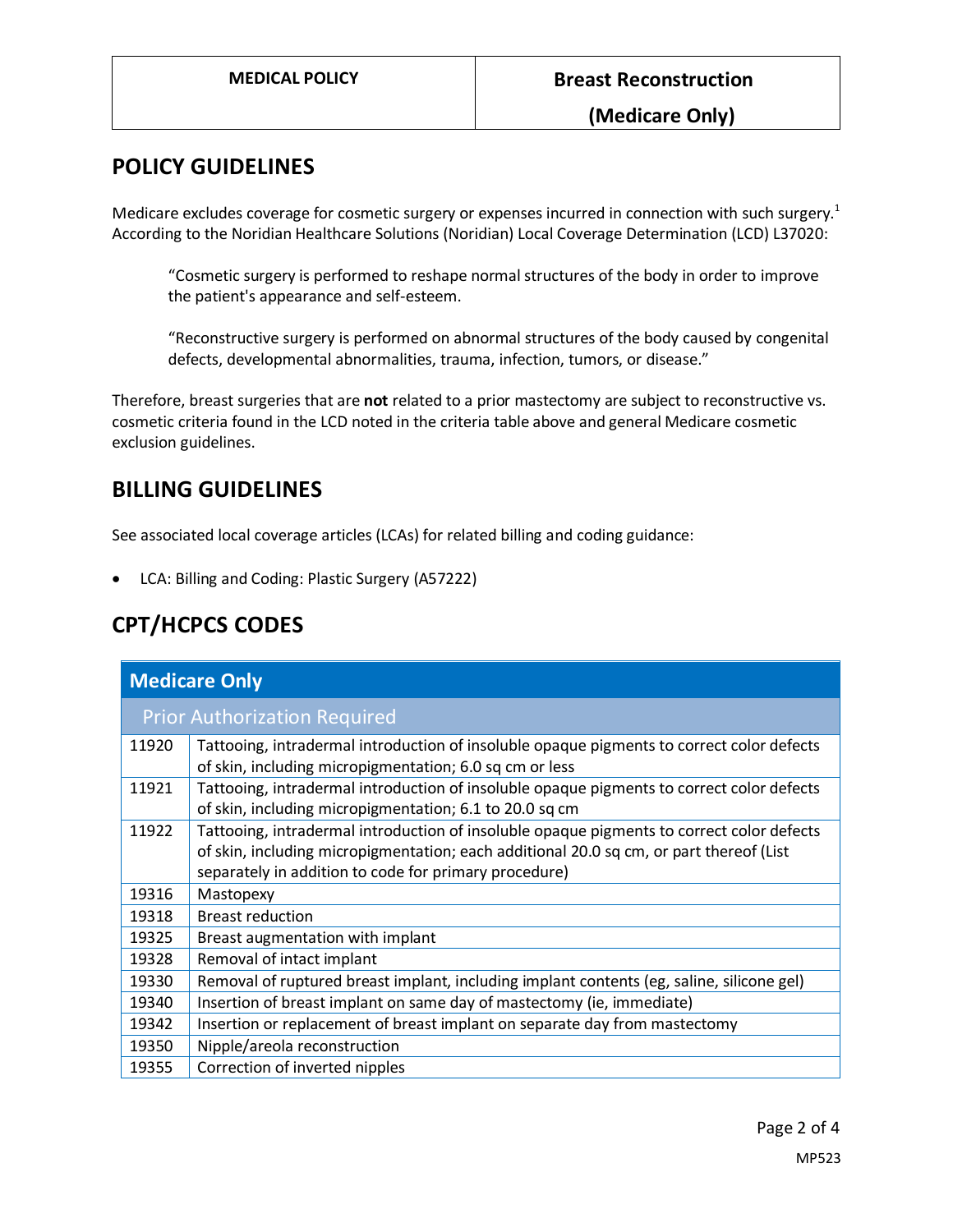#### **MEDICAL POLICY Breast Reconstruction**

**(Medicare Only)**

| 19357                           | Breast reconstruction, immediate or delayed, with tissue expander, including subsequent  |
|---------------------------------|------------------------------------------------------------------------------------------|
|                                 | expansion                                                                                |
| 19361                           | Breast reconstruction with latissimus dorsi flap, without prosthetic implant             |
| 19364                           | Breast reconstruction with free flap                                                     |
| 19367                           | Breast reconstruction with transverse rectus abdominis myocutaneous flap (TRAM), single  |
|                                 | pedicle, including closure of donor site                                                 |
| 19368                           | Breast reconstruction with transverse rectus abdominis myocutaneous flap (TRAM), single  |
|                                 | pedicle, including closure of donor site; with microvascular anastomosis (supercharging) |
| 19369                           | Breast reconstruction with transverse rectus abdominis myocutaneous flap (TRAM),         |
|                                 | double pedicle, including closure of donor site                                          |
| 19370                           | Open periprosthetic capsulotomy, breast                                                  |
| 19371                           | Periprosthetic capsulectomy, breast                                                      |
| 19380                           | Revision of reconstructed breast                                                         |
| 19396                           | Preparation of moulage for custom breast implant                                         |
| No Prior Authorization Required |                                                                                          |
| 11970                           | Replacement of tissue expander with permanent prosthesis                                 |
| 11971                           | Removal of tissue expander(s) without insertion of prosthesis                            |

### **INSTRUCTIONS FOR USE**

Company Medical Policies serve as guidance for the administration of plan benefits. Medical policies do not constitute medical advice nor a guarantee of coverage. Company Medical Policies are reviewed annually and are based upon published, peer-reviewed scientific evidence and evidence-based clinical practice guidelines that are available as of the last policy update. The Companies reserve the right to determine the application of Medical Policies and make revisions to Medical Policies at any time. Providers will be given at least 60-days notice of policy changes that are restrictive in nature.

The scope and availability of all plan benefits are determined in accordance with the applicable coverage agreement. Any conflict or variance between the terms of the coverage agreement and Company Medical Policy will be resolved in favor of the coverage agreement.

## **REGULATORY STATUS**

#### Mental Health Parity Statement

Coverage decisions are made on the basis of individualized determinations of medical necessity and the experimental or investigational character of the treatment in the individual case. In cases where medical necessity is not established by policy for specific treatment modalities, evidence not previously considered regarding the efficacy of the modality that is presented shall be given consideration to determine if the policy represents current standards of care.